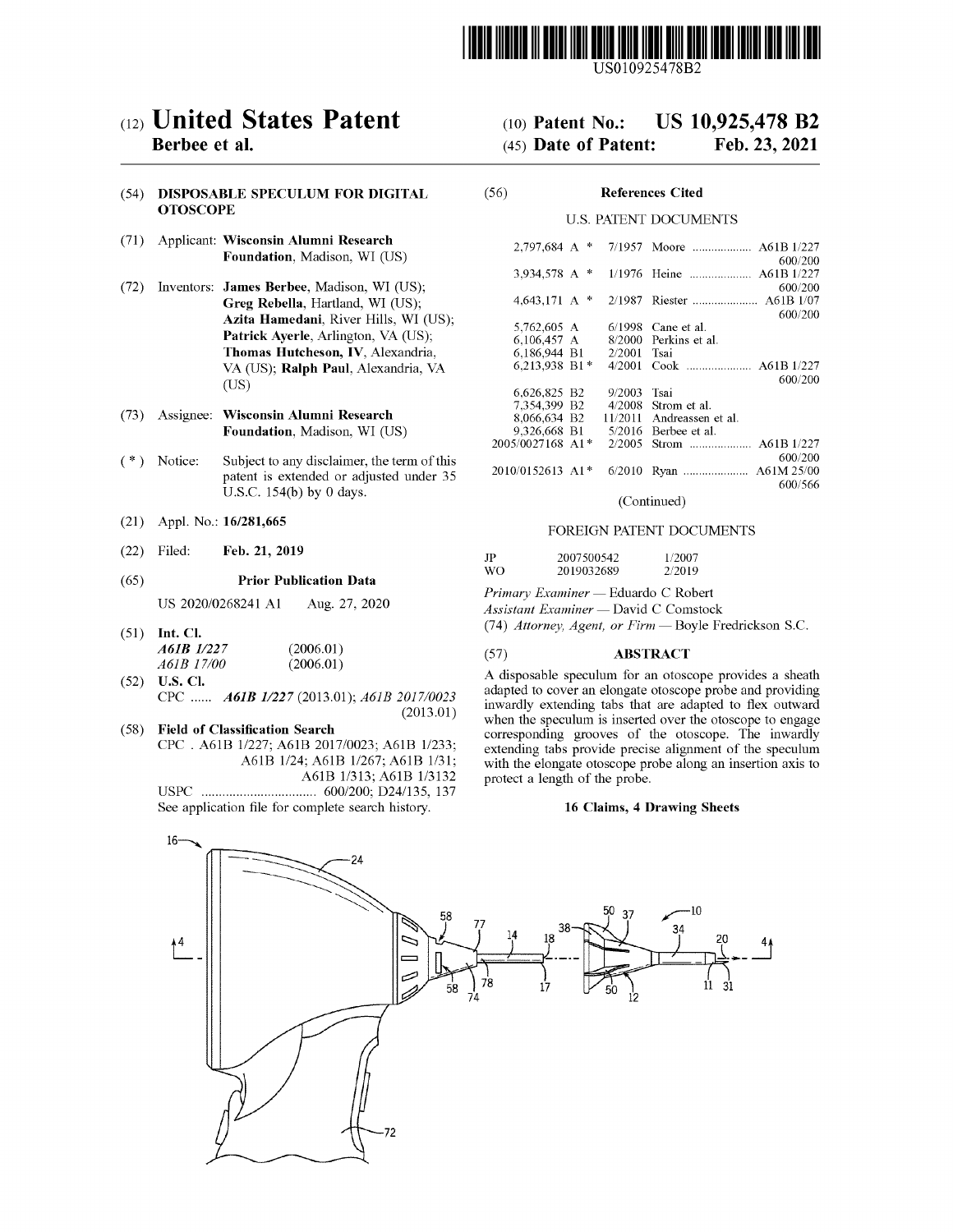## (56) **References Cited**

## U.S. PATENT DOCUMENTS

| $2011/0015489$ A1 <sup>*</sup>  |        | 1/2011 Raghuprasad  A61B 1/227 |
|---------------------------------|--------|--------------------------------|
|                                 |        | 600/187                        |
| $2011/0160595$ A <sub>1</sub> * | 6/2011 |                                |
|                                 |        | 600/474                        |
| 2014/0171743 A1                 |        | $6/2014$ Heine et al.          |
| 2015/0374208 A1                 |        | 12/2015 Ruppersberg et al.     |
| 2016/0374546 A1                 |        | $12/2016$ Berbee et al.        |
| 2018/0000336 A1                 |        | 1/2018 Gilad-Gilor et al.      |
| 2018/0125345 A1                 |        | $5/2018$ Rebella et al.        |
| 2018/0125346 A1                 |        | $5/2018$ Shelton et al.        |
| $2019/0142258$ A <sub>1</sub> * |        | 5/2019 Shelton  A61B 1/2275    |
|                                 |        | 600/200                        |

\* cited by examiner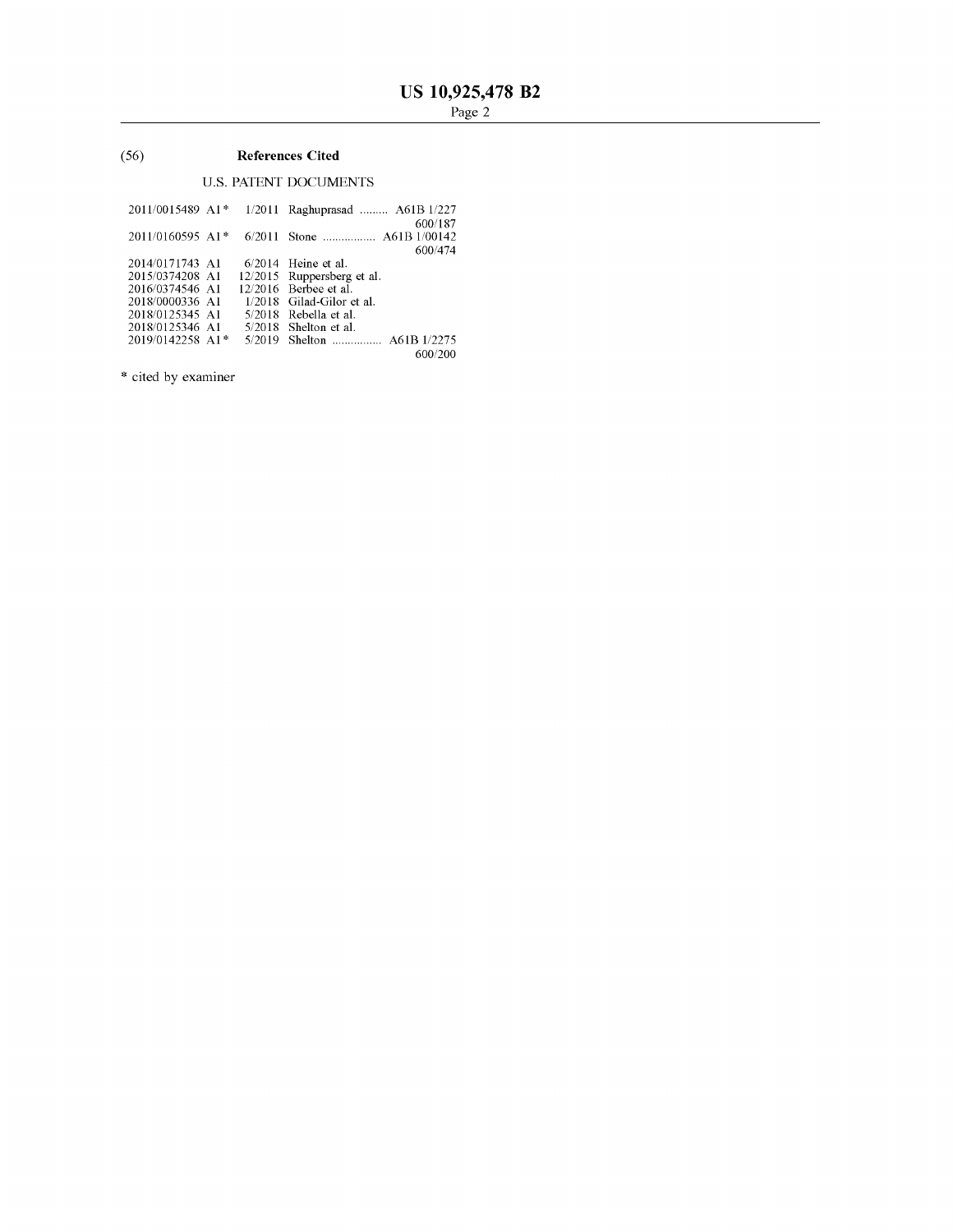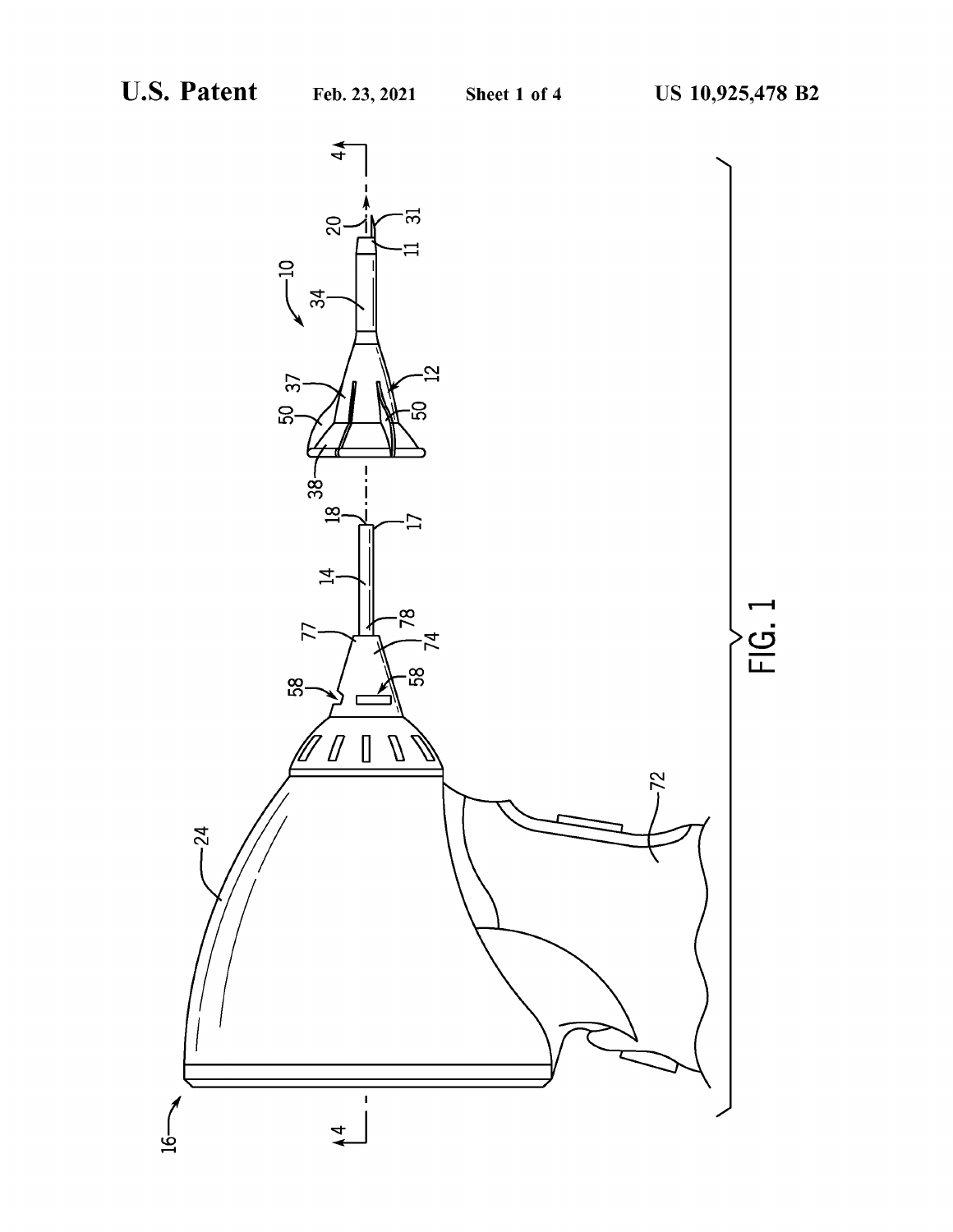

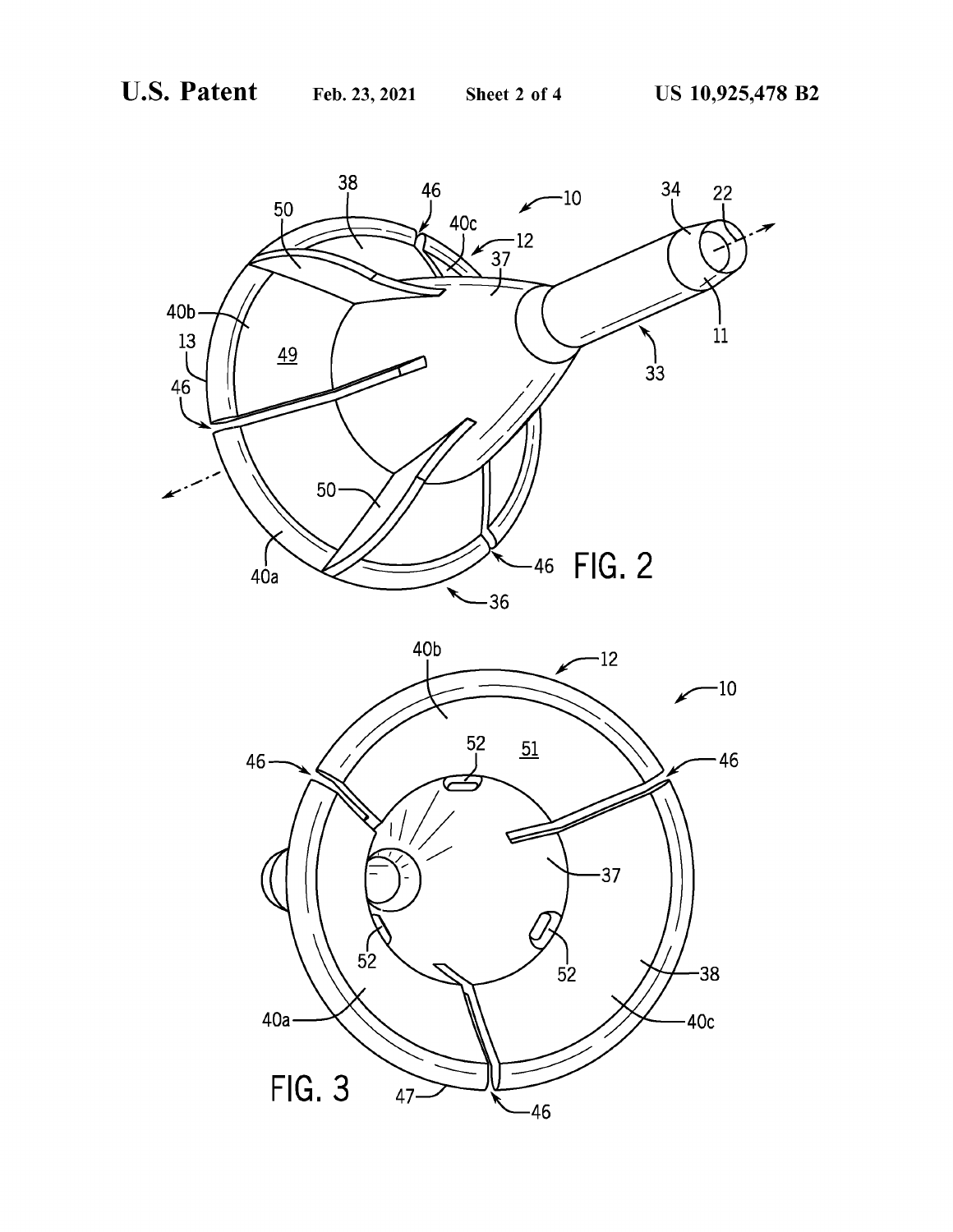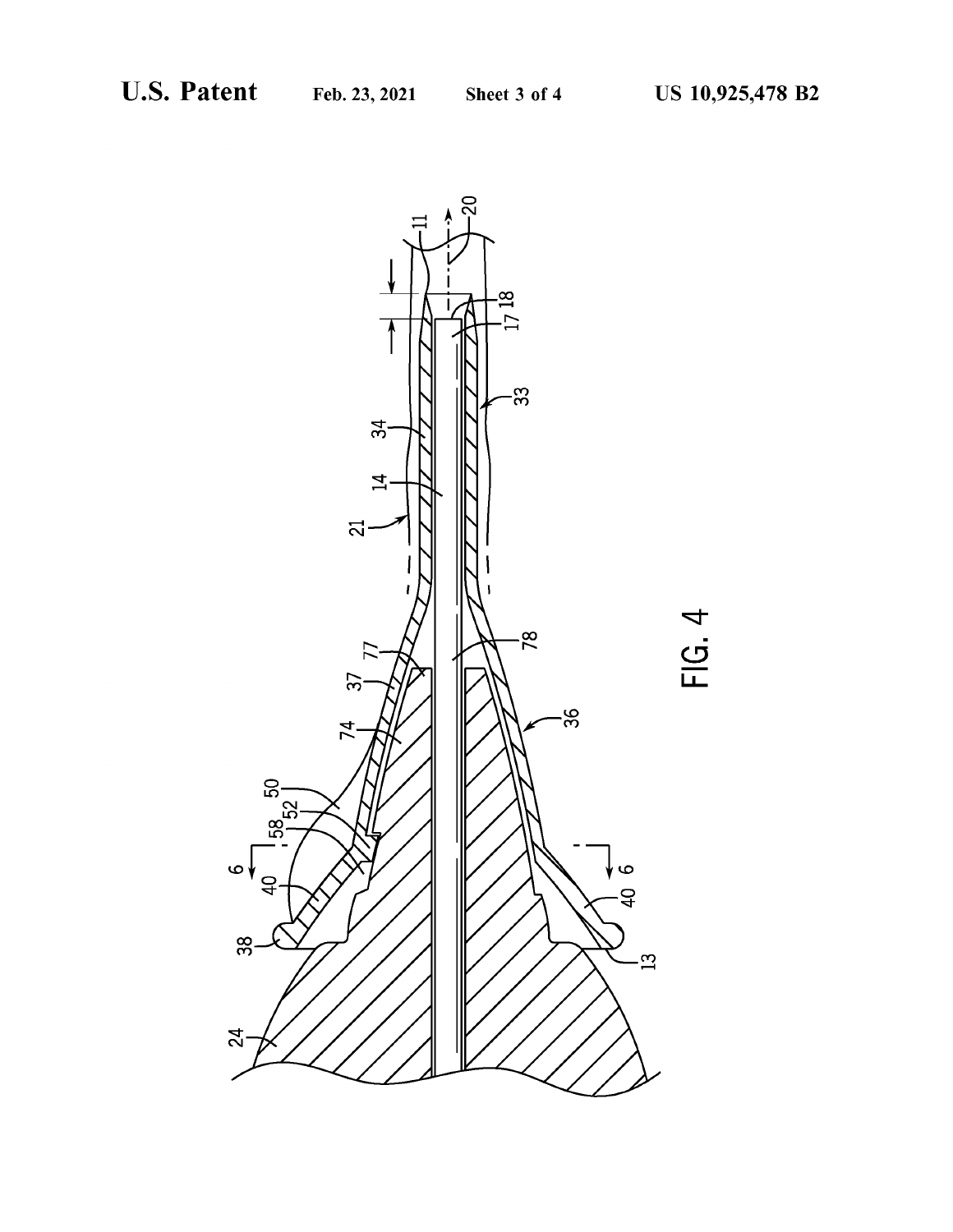





**FIG. 6**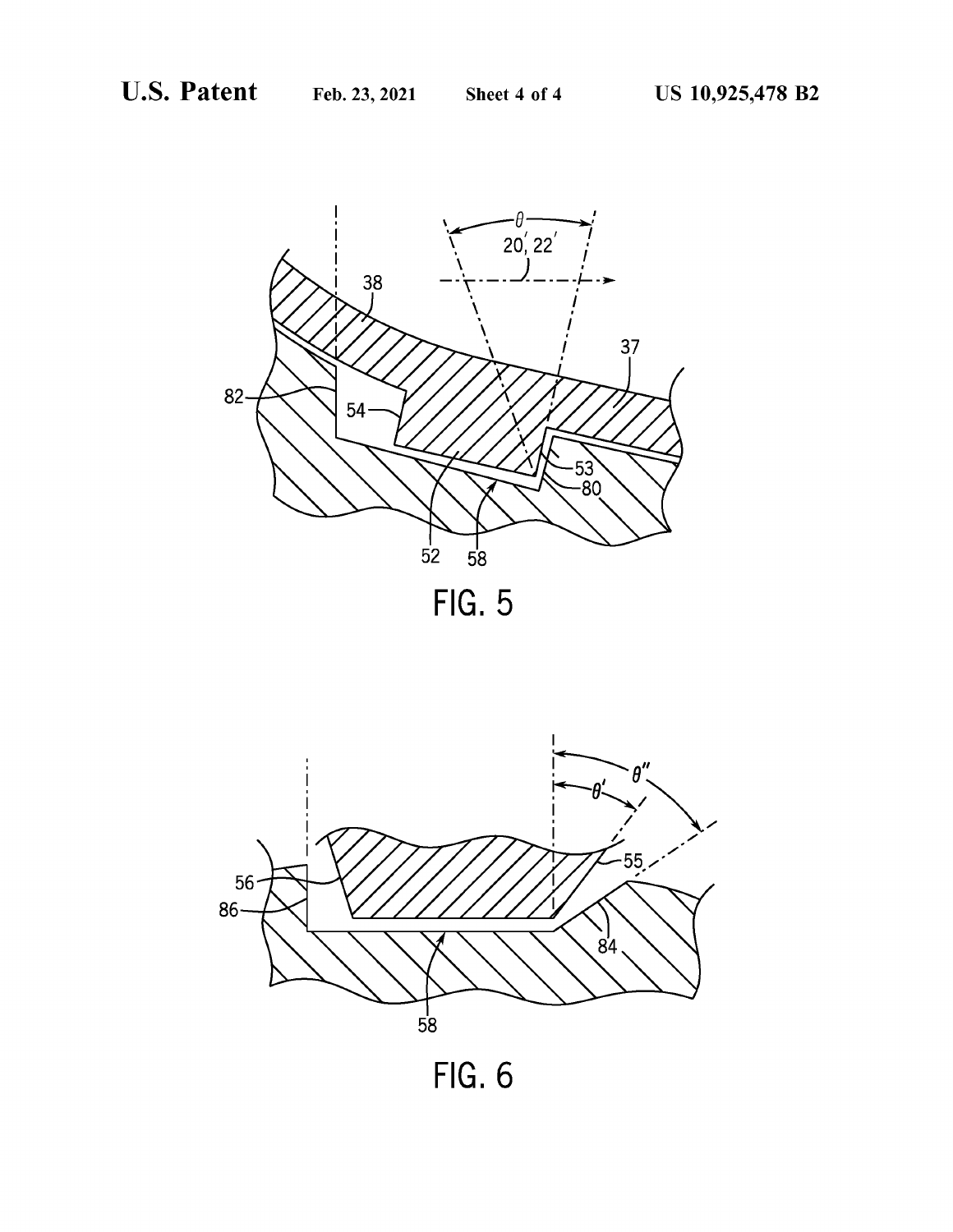## **DISPOSABLE SPECULUM FOR DIGITAL OTOSCOPE**

## CROSS REFERENCE TO RELATED APPLICATION

## BACKGROUND OF THE INVENTION

The present invention relates to a speculum for an otoscope, and in particular, to a speculum that is insertable into an ear canal and surrounds an electronic camera of the <sup>of the</sup> proximal end holding the teeth to flex outwardly.<br>
otoscope extending along an axis of the speculum to retrieve It is thus a feature of at least one embodimen otoscope extending along an axis of the speculum to retrieve images of the ear canal.  $\frac{1}{20}$  invention to provide an engagement mechanism that does

An otoscope is a medical device allowing a healthcare not require rotation of the speculum during attachment. professional to inspect the ear canal and tympanic membrane (eardrum). A simple otoscope provides for a hollow funnel-shaped speculum whose small end is inserted into the ear canal. The purpose of the funnel shape of the speculum  $25$ is to provide a visual path to the tympanic membrane and to assist in controlling depth of insertion of the speculum. The speculum also provides a clean barrier between the otoscope and the patient.

Modem otoscopes include an internal source of illumi- <sup>30</sup> nation directed down the speculum axis from a contained battery-operated lamp and may provide a magnifying lens supported outside the ear and aligned with the axis of the speculum to provide an enlarged image of the ear structure being viewed. The speculum may be desirably disposable 35 and normally includes a threaded attachment provided by a short spiral groove on a receiving portion of the otoscope.

More recently, otoscopes have incorporated digital cameras with displays directly on the otoscope for viewing the camera image. An example of these otoscopes is found in 40 U.S. Pat. No. 9,326,668, US patent publication 2016/ 0374546, US patent publication 2018/0125345, assigned to the present applicant, each of which is hereby incorporated by reference. In such otoscopes, a digital camera may be positioned at the end of a probe that is inserted into the ear. 45

## SUMMARY OF THE INVENTION

The present inventors have recognized that the conventional spiral groove threads used to attach disposable specu- *so*  lums to otoscopes can be suboptimal for digital otoscopes where the axial tip of the speculum must be precisely located to protect the camera without unduly limiting its field-ofview. The spiral engagement of threaded systems can also hamper the use of probes or tools attached to the speculum 55 where precise rotational position and resistance to torque is important.

The present invention provides a disposable speculum for an otoscope that provides a sheath adapted to cover an elongate otoscope probe and providing inwardly extending 60 tabs that are adapted to flex outward when the speculum is inserted over the otoscope to releasably engage corresponding grooves of the otoscope.

Specifically, then, in one embodiment, the invention provides a disposable speculum for an otoscope including a 65 funnel-shaped sheath having a central bore sized to receive an elongate cylindrical probe element of the otoscope

therein along an axis and having a distal end sized to fit within an ear canal and a proximal end providing radially inwardly extending teeth flexible outwardly to allow the STATEMENT REGARDING FEDERALLY inwardly extending teeth to releasably engage correspond-<br>Someth the office of the stock of the stock of the elongate probe element of the otoscope by SPONSORED RESEARCH OR DEVELOPMENT *s* ing grooves of the elongate probe element of the otoscope by an outward movement of the teeth.

> It is thus a feature of at least one embodiment of the invention to provide an attachment mechanism that facilitates precise rotational position and axial extension of the  $10$  axial tip of the speculum to protect the axially extending camera therein. The snap on attachment mechanism provides an intuitive sense of rotational positioning compared to screw type speculums where rotational position may be important, such as when the speculum includes a scraper tool.

The teeth may be flanked by axial slots allowing portions of the proximal end holding the teeth to flex outwardly.

The teeth may have front faces facing toward the distal end and that extend inwardly perpendicular to the axis or canted toward the distal end as one moves inwardly along the front faces.

It is thus a feature of at least one embodiment of the invention to provide teeth that resist axial dislodgement after the teeth engage the corresponding grooves.

Three teeth may be equally spaced at 120° about the axis. It is thus a feature of at least one embodiment of the invention to provide an attachment mechanism that better resists two dimensions of torsion across the insertion axis and perpendicular to an axis of the probe.

The circumferentially opposed ends of the teeth may provide at least one inwardly sloping wall as one moves radially inwardly along the tooth.

It is thus a feature of at least one embodiment of the invention to decrease contact pressure between teeth and sloped walls of the grooves of the otoscope when the speculum is rotated for release and disposal.

The proximal end may provide a circular rim and the axial slots extend through the rim.

It is thus a feature of at least one embodiment of the invention to provide good outward flexibility of the teeth with simple injection molding techniques.

The proximal end may include a cylindrical portion abutting and supporting the cylindrical probe element. The speculum may further include a tapered portion beyond the cylindrical portion.

It is thus a feature of at least one embodiment of the invention to maximize camera support while reducing tip width required for insertion into the inner ear.

The speculum may further include radially outwardly extending fins rotationally aligned with the teeth.

It is thus a feature of at least one embodiment of the invention to place rotational force directly over the teeth for improved release of the teeth during rotation of the speculum and provide controlled stiffness of flex independent of thickness of the speculum wall.

The sheath may be a thermoplastic material.

It is thus a feature of at least one embodiment of the invention to provide a speculum that is easy to manufacture and thus inexpensive to be disposable for improved safety.

The sheath may be light absorbing.

It is thus a feature of at least one embodiment of the invention to prevent unwanted light leakage into the sheath that may affect the camera images.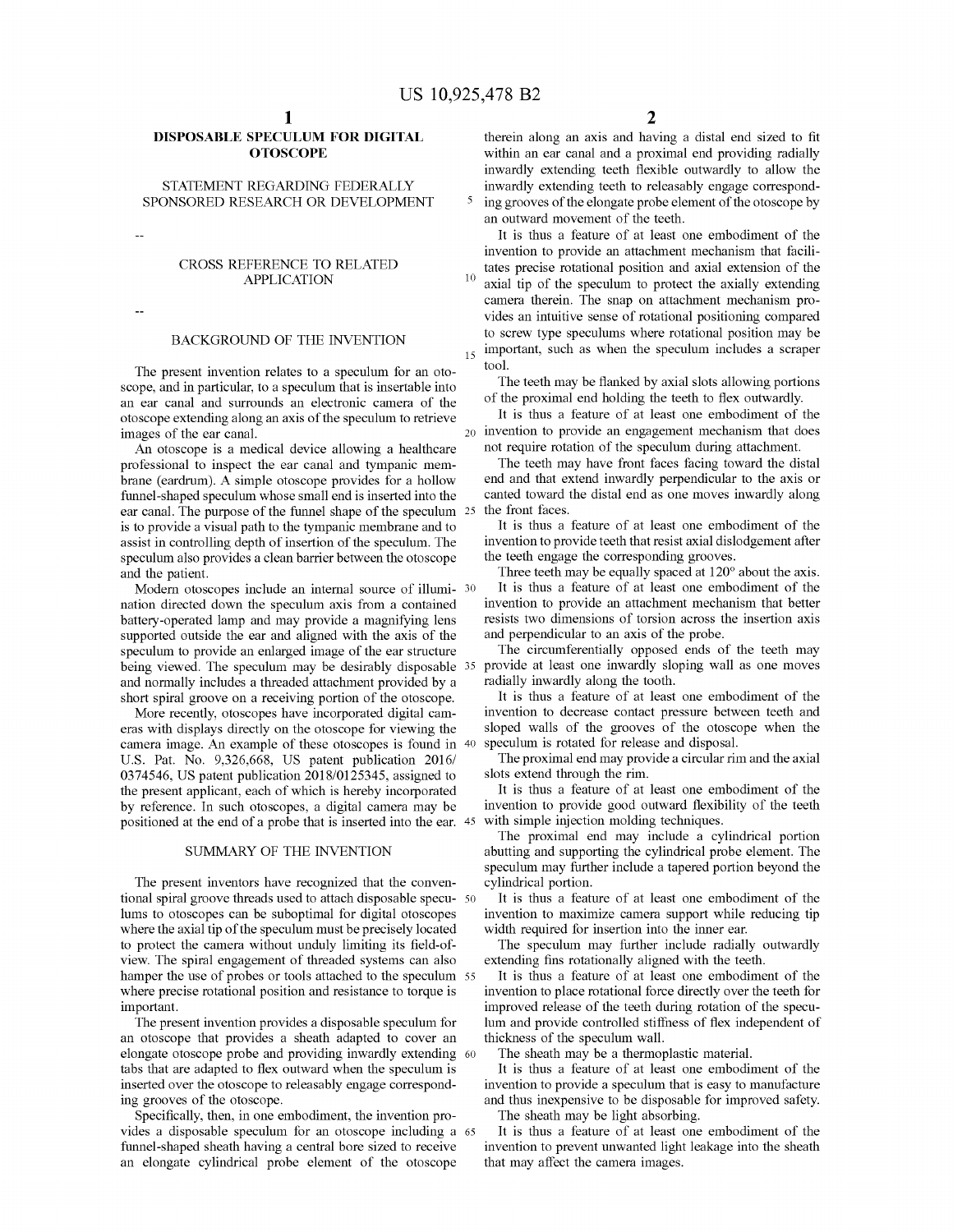The sheath may further include an otoscope housing adapted for support by a hand of a healthcare professional with the housing in an inspection position adjacent to an outer ear of a patient wherein the elongate cylindrical probe element has a proximal end supported by the housing so that a distal end of the elongate cylindrical probe element may ition axis of the otoscope showing the tooth received into the extend along the axis into the ear canal: and an otoscope groove of the otoscope having at least one extend along the axis into the ear canal; and an otoscope electronic camera supported by a distal end of the elongate cylindrical probe element for viewing into the ear canal when the distal end of the elongate cylindrical probe element  $10$ is positioned in the ear canal of the outer ear.

It is thus a feature of at least one embodiment of the invention to install the speculum over an otoscope desiring extension of a camera tip into the ear canal.

The corresponding grooves may be radially spaced at 120° about the axis.

It is thus a feature of at least one embodiment of the invention to align the teeth with the grooves by slight (less than a quarter tum) rotation of the speculum.

The corresponding grooves may include a ramp surface. It is thus a feature of at least one embodiment of the invention to allow for disengagement of the speculum by rotation of the speculum followed by separation of the speculum and otoscope along the axis.

The corresponding grooves may include a front perpendicular face.

It is thus a feature of at least one embodiment of the invention to provide abutment of the teeth against the front face of the groove to resist dislodgement of the speculum.

A distance between a distal end of the sheath and a distal end of the elongate probe element may be approximately 1 mm to 2 mm.

It is thus a feature of at least one embodiment of the  $35$ invention to provide fixed axial alignment of the speculum extending over the fragile axially extending camera.

In an alternative embodiment, the present invention provides method of using a disposable speculum for an otoscope including the following steps: providing a funnel-  $_{40}$ shaped sheath having a central bore sized to receive an elongate cylindrical probe element of the otoscope therein along an axis and having a distal end sized to fit within an ear canal and a proximal end providing radially inwardly extending teeth allowing the teeth to flex outwardly to allow 45 the inwardly extending teeth to releasably engage corresponding grooves of the elongate probe element of the otoscope by an outward movement of the teeth; and inserting the sheath into the ear canal.

These particular objects and advantages may apply to 50 only some embodiments falling within the claims and thus do not define the scope of the invention.

## BRIEF DESCRIPTION OF THE DRAWINGS

FIG. **1** is a side elevation view of a disposable speculum constructed according to the present invention being inserted onto an otoscope along an insertion axis;

FIG. **2** is a perspective view of an exterior of the disposable speculum of FIG. **1** providing a sheath presenting a 60 flexing collar tapering to a cylindrical tube;

FIG. **3** is a perspective view of an interior of the disposable speculum of FIG. **2** showing multiple teeth flexing outwardly with the flexing collar;

FIG. **4** is a cross-sectional view, along a vertical plane 65 along lines **4-4** of FIG. **1,** through the speculum and assembled otoscope of FIG. **1;** 

FIG. **5** is an enlarged cross-sectional view similar to FIG. **4** showing a tooth received into a groove of the otoscope having substantially perpendicular side walls; and

FIG. **6** is an enlarged cross-sectional view, along a vertical 5 plane along lines **6-6** of FIG. **4,** perpendicular to the insertion axis of the otoscope showing the tooth received into the

## DETAILED DESCRIPTION OF THE PREFERRED EMBODIMENT

Referring initially to FIG. **1,** a removable speculum **10** of the present invention may provide a protective sheath **12** that fits over a cylindrical probe **14** of an otoscope **16** extending along an insertion axis 20 that aligns with the ear canal when the otoscope **16** is used. The otoscope **16** may support on its distal probe tip **17** a front facing electronic camera **18** for acquiring multi-pixel, three-color images in a field of view directed along a speculum axis **22.** An otoscope **16** suitable 20 for use with the present invention is described in U.S. Pat. No. 9,326,668, US patent publication 2016/0374546, and US patent publication 2018/0125345, each of which is hereby incorporated by reference.

The removable speculum **10** is attached to the otoscope **16**  25 by a snap lock engagement between the protective sheath **12**  and the otoscope **16** supporting the cylindrical probe **14** and electronic camera **18** as further described below.

Referring now to FIG. **2,** the protective sheath **12** of the removable speculum **10** may be in the form of a hollow trumpet with a central bore extending along the speculum axis **22** and surrounded by the outer sheath **12.** The outer sheath **12** is generally radially symmetric at 120 degrees of rotation with progressively increasing amounts of outward flaring along the speculum axis **22** as the sheath **12** flares upward from a distal speculum tip **11** to a circular, outer proximal rim **13** attached to the otoscope **16.** An outer diameter of the outer sheath **12** may progressively increase from approximately 2-3 mm of the distal speculum tip **11** to approximately 18-19 mm of the outer proximal rim **13,** or progressively increase by 6 to 10 times its minimum diameter.

The outer sheath **12** may be constructed of a non-elastomeric thermoplastic by injection molding. The rigid material of the protective sheath **12** allows the speculum **10** to easily slide over the cylindrical probe **14** without the resistance that might be expected, for example, if the material were an elastomer. The rigid material of the protective sheath **12** also serve to support and protect the relatively fragile cylindrical probe **14** and electronic camera **18.** The speculum **10** may be opaque and may be light absorbing, such as black in color, to minimize light leakage into the sheath **12.** 

A distal portion **33** of the protective sheath **12** extending into the ear canal may provide an elongate tube **34** having a central bore extending along the speculum axis **22,** with an 55 inner diameter, measured in a plane perpendicular to speculum axis **22,** of approximately 2-3 mm and less than 3 mm and desirably less than 2.3 mm. It is intended that the tube **34** be sized with an outer diameter that is smaller than the ear canal so that it may be inserted therein comfortably, for example, approximately 2-3 mm and less than 3 mm and desirably less than 2.4 mm. The outer diameter of the tube **34** may be minimized to allow for insertion of the tube **34**  into smaller sized ear canals, for example, those of toddlers and infants which may be as small as 3 to 4 mm in diameter. A length of the tube **34** may be approximately 8-12 mm and at least 8 mm to allow the protective sheath **12** to extend past minor obstructions, such as normally present earwax, but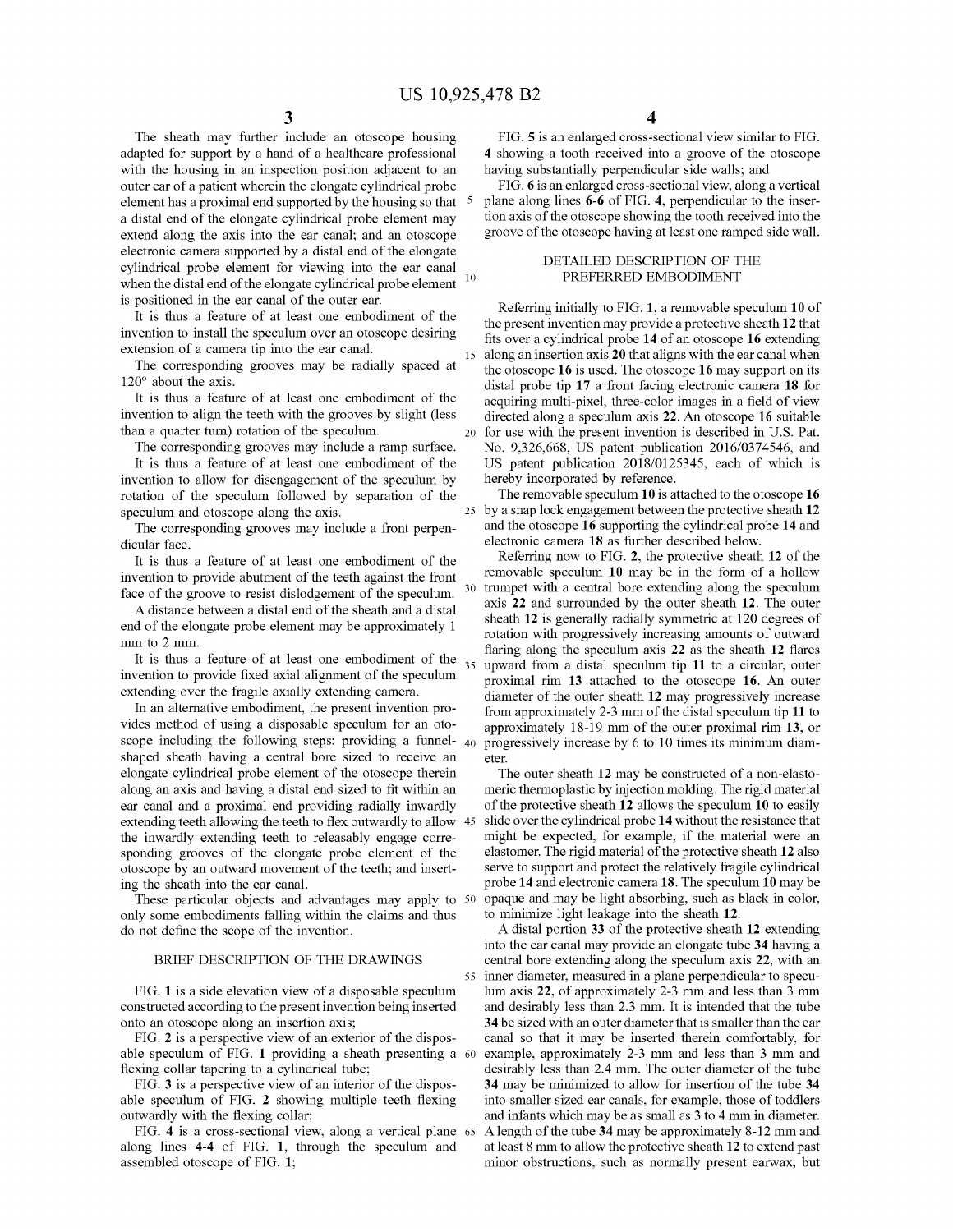allow passage of the held electronic camera **18** proximate the ear drum to allow for imaging of the ear drum of the ear.

In certain embodiments, the tube **34** may be cylindrical with a constant inner diameter closely matching the outer diameter of the cylindrical probe **14** for good support, 5 although the tube **34** may also be slightly tapered over this length, for example, tapering toward the narrowed distal speculum tip **11.** 

The tube **34** is open at the distal speculum tip **11** to allow the held electronic camera **18** to be exposed along the 10 speculum axis **22.** The distal speculum tip **11** may support a probe or a tool, for example, a scoop **31** assisting with the removal of ear wax. The scoop **31** extends from the distal speculum tip **11** along the axis **22,** and is upwardly concave toward the axis  $\frac{1}{22}$ , that is a proximally concave  $\frac{1}{15}$  additional tools. In one embodiment, the proximal portion

A proximal portion **36** of the protective sheath **12** may take the form of a funnel **37** having a central bore flaring outwardly from the tube **34** and extending to an increasingly flaring integrally molded collar **38** coupling the otoscope **16.**  A diameter of a distal end of the funnel **37,** measured in a 20 plane perpendicular to the speculum axis **22,** may be approximately 2-3 mm, and a diameter of a proximal end of the funnel **37,** extending from the distal end of the funnel **37**  along the speculum axis **22** by at least 12 mm, may be 9-10 mm. The funnel **37** may be flared outwardly toward the 25 integrally molded collar **38** of the protective sheath **12** at approximately 15-20 degrees from the speculum axis **22** and approximately 18 degrees from the speculum axis **22.** The increased diameter of the funnel **37** compared to the narrow tube **34** may assist in controlling the insertion depth of the 30 speculum **10** such that the proximal portion **36** can only extend partially into the ear canal **21** to prevent the distal tube **34** from extending too deeply into the ear canal **21**  which would risk damaging or puncturing the ear drum.

The funnel **37** expands outwardly to the increasingly 35 flaring integrally molded collar **38** which is engageable over a head portion **24** of the otoscope **16** to be secured thereon. The collar **38** may take a similar conical shape, flaring outwardly toward the proximal end of the protective sheath **12** at approximately 40-45 degrees from the speculum axis 40 **22** and approximately 45 degrees from the speculum axis **22,**  in a non-flexed state, providing a greater diameter bore for receiving the head portion **24** of the otoscope **16.** A diameter of a distal end of the collar **38,** measured in a plane perpendicular to the speculum axis **22,** may be approxi- 45 mately 9-10 mm, and a diameter of a proximal end of the collar **38,** extending from the distal end of the collar **38** along the speculum axis **22** by at least 3 mm, may be 18-19 mm.

The proximal portion **36** of the protective sheath **12** may provide flexing segments **40** formed by axial slots **46** 50 extending along speculum axis **22** and separating the proximal portion **36** into cantilevered sections that are flexible outwardly and/or inwardly by a distance of approximately 0.1-0.5 mm, and at least 0.1 mm, away from and/or toward the speculum axis **22** at its proximal rim **13.** The longitu- 55 dinally extending slots **46** may be approximately 0.5-1 mm wide and at least 0.5 mm wide and may extend through the proximal rim **13** toward the distal portion **34** a length of at least 8 mm, or at least one-third the length of the protective sheath **12.**  $\qquad \qquad 60$ 

In one embodiment the collar **38** may include three equally spaced slots **46** positioned approximately 120 degrees apart about the speculum axis **22** of the proximal portion **36** and forming three cantilevered segments *40a,*  **40b, 40c supported at a distal end by the protective sheath 65 12** and detached on left and right sides by the slots **46** and at the proximal rim **13** to allow for outward and/or inward

**6** 

flexure of the segments *40a, 40b,* **40c** away from and/or toward the speculum axis **22.** Each of the segments *40a, 40b,*  **40c** may be independently flexed, however, equal outward/ inward forces on segments *40a, 40b,* **40c** will generally result in substantially equal outward/inward flexure of each segment *40a, 40b,* **40c.** 

An exterior surface **49** of the proximal portion **36** of the protective sheath **12** may support at least one outwardly protruding fin **50** extending from the protective sheath **12.**  The at least one outwardly protruding fin **50** may generally span between the funnel **37** and the collar **38** to form a generally triangular tab for finger twisting of the protective sheath **12** by a healthcare professional without the need for **36** may carry three equally spaced fins **50** spaced approximately 120 degrees apart about the speculum axis **22** and generally radially centered between the three equally spaced slots **46** described above.

Referring to FIG. **3,** an interior surface **51** of the proximal portion **36** may support at least one radially inwardly projecting tooth **52** engaging the inserted head portion **24** of the fully installed otoscope **16.** The tooth **52** may take the shape of an oval, oblong or rectangular projection extending from the interior surface **51** toward the speculum axis **22** and having generally rounded outer edges allowing for a sliding or rolling transition of the tooth **52** into and out of a corresponding groove **58** of the otoscope **16.** The tooth **52**  may be at least 1 mm in width, 3 mm in length, and 0.1 mm in depth. The tooth **52** may be oriented so that a longest dimension of the tooth **52** extends along a circumference of the protective sheath **12** while the shortest dimension of the tooth **52** extends along the speculum axis **22.** 

Turning briefly to FIGS. **5** and **6,** each tooth **52** may have a front face **53** facing toward a distal end of the protective sheath **12** that is substantially perpendicular to the speculum axis **22** (axis **22'** running parallel to axis **22),** as shown, or may also be canted toward the speculum axis **22** as one moves inwardly along the front face **53,** and thus oriented to abut the front wall of the groove **58** to prevent removal of the tooth **52** from the groove **58** in a forward direction. A rear face **54** of the tooth **52** may be substantially perpendicular to the speculum axis **22,** as shown, or may be canted toward the speculum axis **22** as one moves outwardly along the front face **53,** and thus oriented to abut the rear wall of the groove **58** to prevent removal of the tooth **52** from the groove **58** in a rearward direction. Side faces **55, 56** of the tooth **52** may be canted away from the speculum axis **22** as one moves inwardly along the front face **53,** as shown, but may also be canted toward the speculum axis **22** as one moves inwardly along the front face **53,** or may be substantially perpendicular to the speculum axis **22,** and thus oriented to assist with moving the tooth **52** up a ramp of the groove **58.** In one embodiment, an interior surface **51** of each section *40a, 40b,*  **40c** may support a single tooth **52.** The teeth **52** may be generally centered within each section *40a, 40b,* **40c,**  between the three equally spaced slots **46,** and positioned toward the proximal end of funnel **37.** The teeth **52** may be rotationally aligned with the outwardly extending fins **50.** 

Referring now to FIGS. **1** and **4,** the removable speculum **10** may slide over an otoscope **16** generally providing a housing having a head portion **24** held up by a detachable grip portion **72.** The grip portion **72** is sized to be grasped by the hand of a healthcare professional in the manner of a 65 conventional otoscope with the grip portion **72** extending generally upward from the healthcare professional's hand to the head portion **24.**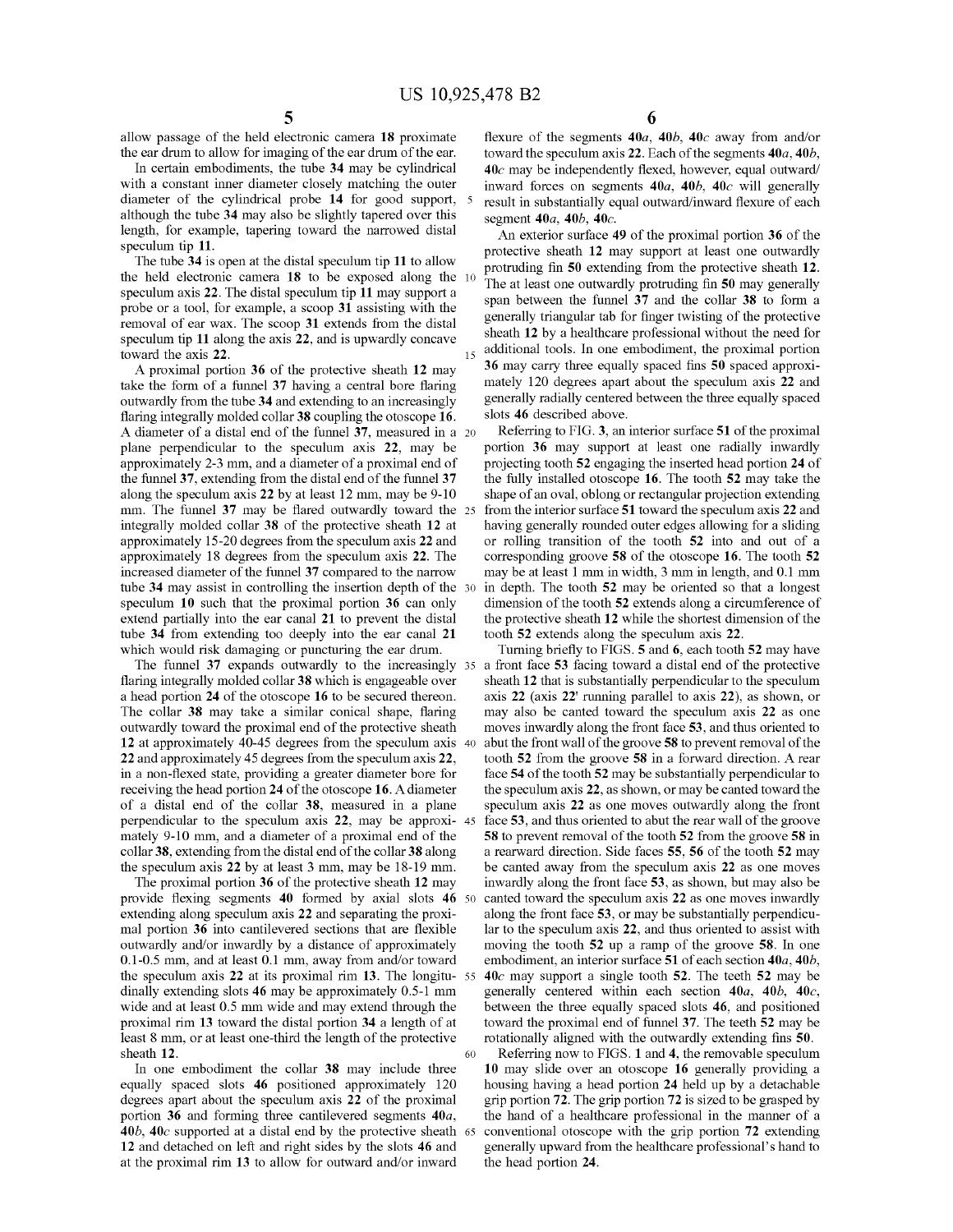The head portion **24** of the otoscope **16** may take the shape of a circular cone tapering to a front end defined by a circular tip supporting a frustoconical mounting boss **74.** A distal end **77** of the frustoconical mounting boss **74** of the head portion **24** of the otoscope **16** supports the extension of the cylindrical probe **14** having a proximal end **78** supported by the head portion **24** and distal end or tip **17** that extends along the axis **20** of the ear canal **21.** The cylindrical probe **14** may extend approximately a length of 8-10 mm and at least 8 mm, to allow the front facing electronic camera **18** at 10 the distal probe tip **17** to reach a desired depth within the ear canal **21.** The distal tip **17** of the cylindrical probe **14**  supports the electronic camera **18** for viewing into the ear canal **21** and communicating with an electronic display displaying the otoscope image from the electronic camera **18** 15 and is positioned at the distal tip **17** of the cylindrical probe **14** along the axis **20** and centered along the axis **20** as understood in the art. The electronic camera **18** may, for example, be a self-contained charge coupled device (CCD) camera such as is commercially available providing, for 20 example, a measurement area of 1.4 mm diagonal and 62,500 pixels.

An outer rim of the frustoconical mounting boss **74** may provide grooves **58** therein and corresponding with the teeth **52** of the removable speculum **10.** The grooves **58** of the 25 otoscope **16** may be generally rectangular holes approximately 1 to 2 mm in width, 3 to 4 mm in length, and 0.1 to 0.5 mm in depth. In one embodiment, the cylindrical mounting boss **74** may support three equally spaced grooves **58**  spaced approximately 120 degrees apart about axis **20** 30 whereby a greatest dimension of the rectangle extends along a circumference of the cylindrical mounting boss **74** and a shortest dimension of the rectangle extends along axis **20.** 

Referring now to FIG. **5,** the rectangular grooves **58** may provide front and rear substantially perpendicular side walls 35 **80, 82** (to axis **20'** parallel to axis **20),** respectively, preventing the teeth **52** from being removed from the grooves **58** in forward and rear directions along the axis **20.** In this manner, the removable speculum **10** cannot be easily removed by the healthcare professional and is secured to the otoscope **16** 40 once installed.

Referring now to FIG. **6,** the rectangular grooves **58** may provide lateral side walls **84, 86** whereby at least one of the side walls **84, 86** is angled to provide a ramp in which the tooth **52** may slide or ride up the angled side wall **84, 86** and 45 become disengaged from the groove **58** when the removable speculum **10** is rotated in at least one of a clockwise or counterclockwise direction. The angulation of at least one of the sidewalls **84, 86** may be at least 45 degrees from perpendicular and at least 45 degrees. It is understood that one or both of the lateral side walls **84, 86** may be angled to provide an exit ramp for the tooth **52.** In one embodiment, one lateral side wall **84** is angled while the opposite side wall **86** extends substantially perpendicular to the floor of the cussion. Such terminology may include the words specifigroove **58.** In this respect, twisting motion in one direction (toward the angled side wall **84)** will allow for the removal of the removable speculum **10** from the head portion **24** of the otoscope **16** while twisting motion in the opposite direction will be prevented by the substantially perpendicular side wall **86.** In an alternative embodiment, both lateral 60 side walls **84, 86** are angled such that twisting in either clockwise or counterclockwise directions will allow for the removal of the removable speculum **10** from the head portion **24** of the otoscope **16.** 

Referring again to FIGS. **1, 4** and **5,** the removable 65 speculum **10** may be inserted over the cylindrical probe **16**  by sliding the speculum **10** rearward along the insertion axis

7 **8** 

**20** over the cylindrical probe **16** whereby the central bore of the tube **34** holds the cylindrical probe **14** carrying the front facing electronic camera **18** at its tip **17.** The segments *40a, 40b,* **40c** of the removable speculum **10** may flex outward to 5 accommodate the head portion **24** as it is inserted into the speculum **10.** The speculum **10** is inserted along axis **20** until the collar **38** extends over the boss **74** of the removable speculum **10.** The speculum **10** may not need to be rotated if the teeth **52** are aligned with the grooves **58** when inserted along axis **20** but in some cases may need to be slightly rotated (less than a quarter turn) until the teeth **52** align with the grooves **58** and the removable speculum **10** snaps into place.

Once installed, the axial position of the distal speculum tip **11** of the removable speculum **10** is set so that the distal tip **17** of the cylindrical probe **14** may terminate before the distal tip **11** of the removable speculum **10.** In one embodiment, the distance between the distal tip **17** of the cylindrical probe **14** and the distal tip **11** of the removable speculum **10**  may be approximately 1-2 mm, or less than 2 mm. The distance between the distal tip **17** of the cylindrical probe **14**  and the distal tip **11** of the removable speculum **10** may be set to minimize blinding internal reflection and narrowed field of view of the electronic camera **18** while still protecting the fragile electronic camera **18** from contamination and damage.

Referring again to FIG. **6,** an approximately quarter turn twist of the removable speculum **10** slides the tooth **52** along one of the angled side walls **84, 86** while the segments *40a, 40b,* 40c of the removable speculum **10** flex outward ( at least 0.1 mm) to accommodate the outward movement of the tooth **52.** Once the tooth **52** is displaced from the groove **58,**  forward motion of the removable speculum **10** along the axis **20** allows the removable speculum **10** to be detached from the head portion **24** of the otoscope **16.** 

As is generally understood, the outer ear of a human patient includes a pinna providing a sound collecting structure. The pinna surrounds the ear canal **21** leading to and terminating at the tympanic membrane or eardrum. A length of the ear canal **21** in an average adult human is approximately 25 mm and the ear canal **21** has an average diameter of approximately 7 mm. A length of the ear canal **21** in an average infant is approximately 5 and the ear canal **21** has an average diameter of approximately 3-4 mm.

Certain terminology is used herein for purposes of reference only, and thus is not intended to be limiting. For example, terms such as "upper", "lower", "above", and "below" refer to directions in the drawings to which reference is made. Terms such as "front", "back", "rear", "bottom" and "side", describe the orientation of portions of the component within a consistent but arbitrary frame of reference which is made clear by reference to the text and the associated drawings describing the component under discally mentioned above, derivatives thereof, and words of similar import. Similarly, the terms "first", "second" and other such numerical terms referring to structures do not imply a sequence or order unless clearly indicated by the context.

When introducing elements or features of the present disclosure and the exemplary embodiments, the articles "a", "an", "the" and "said" are intended to mean that there are one or more of such elements or features. The terms "comprising", "including" and "having" are intended to be inclusive and mean that there may be additional elements or features other than those specifically noted. It is further to be understood that the method steps, processes, and operations